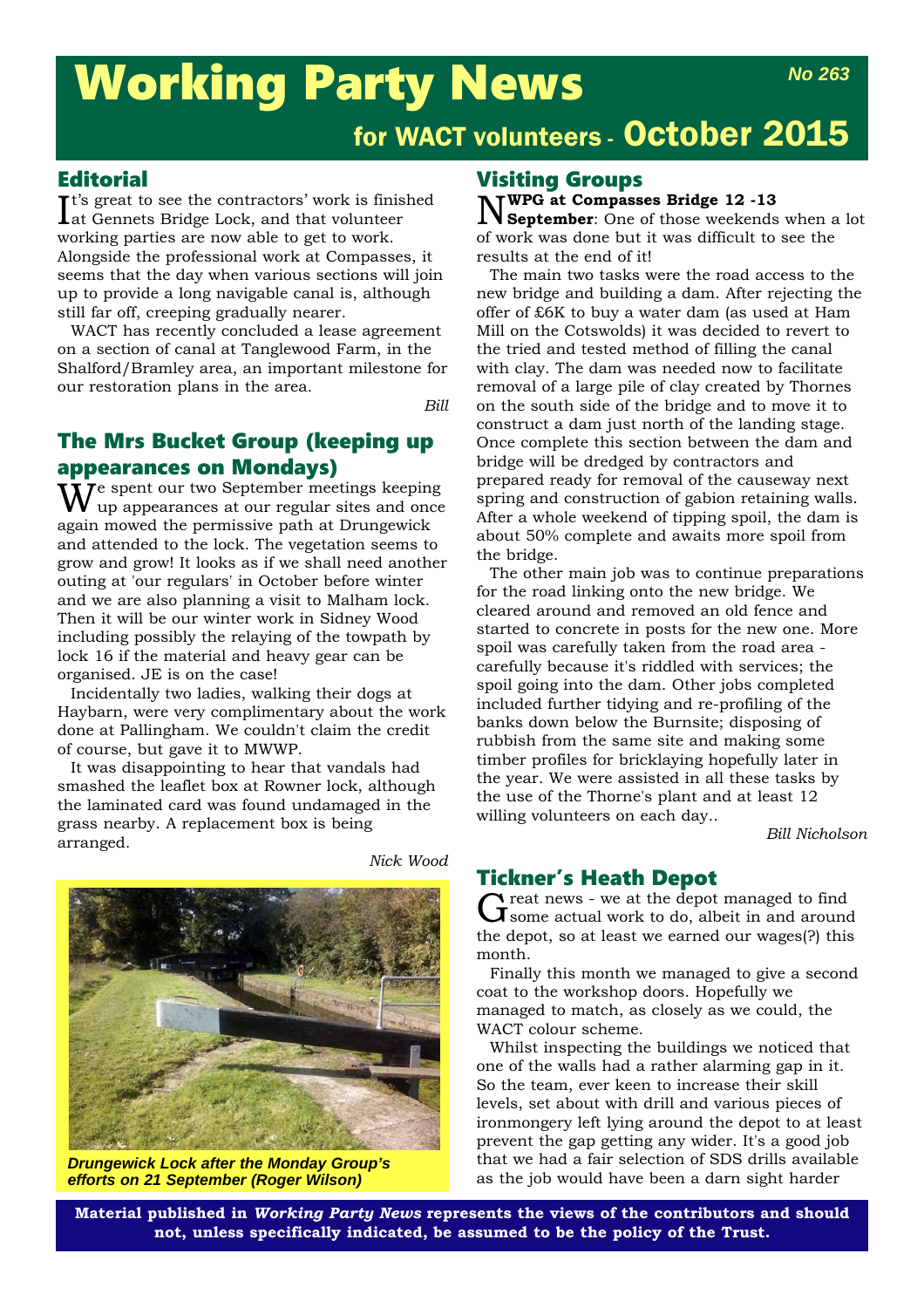without them. We have now ensured that at least one part of the depot buildings will not collapse around our ears.

At the request of our chum and honorary team member Dan O, we set about checking out two of our petrol mixers. One burst into life virtually as soon as we pulled it over, but of course we were not as lucky with other. After a bit of research on the internet we managed to obtain a gasket set for the carb. After fitting this, and with a slight cough and splutter, it too burst into life. So at least we have fulfilled our usefulness (no comments please).

With the return of our language expert we immediately set him to work on clearing the jungle along our boundary fence. During his labours he uncovered some of the long lost WACT treasures, namely pieces of old lock furniture. He will now have to spend the next few weeks/months finding somewhere where they will not get covered in vegetation.

Well that's about it for this month, keep smiling *John Smith*

#### Lordings Group

The group, also/formerly known as the Winston Harwwood Group, has been busy throughout the summer season. Grass-cutting has been well done by Richard and any strimming by me, from the waterwheel winding hole to Winston's bridge (as I like to call it ) Plus of course bramble and weed control to improve visibility of the canal section and make it easier for our regular walkers.

Sad to report, the waterwheel has only been running on days when we were working, plus it needs adjusting regularly. Our engineers need to investigate further (a partial re-think necessary?)

On a lighter note, two climbing roses, vigorous growing and vandal resistant, have been planted close to Rose Arch Bridge and have established well despite the spring and summer drought. The Trust now has a signwriter, and the handrails should be less attractive to vandals than the previous hanging signs, which disappeared.





*Fencing work by the Summit Group*

#### Summit (Northern) Working Party

This group, meting on the third Saturday of the month, continued the work left at the end of the previous NWPG weekend. Our now regular band of six volunteers spent the day finishing the fence alongside the new access to the bridge (see photos above).

Other work included more hole digging to find services, with some success in finding a BT cable (we think) that BT had assured us was not there. More expense no doubt to divert but not perhaps as expensive as digging it up with a machine.

| <b>Working Party Diary</b>                                |                                                                          |                                        |  |  |
|-----------------------------------------------------------|--------------------------------------------------------------------------|----------------------------------------|--|--|
| Every Sunday and Thursday                                 | Mainly construction work                                                 | <b>Contact Eric Walker for details</b> |  |  |
| Usually first & third Mondays of the<br>month             | 'Mrs Bucket' - Keeping Up<br>Details from John Empringham<br>Appearances |                                        |  |  |
| Every Wednesday                                           | Mid-Week Working Party                                                   | Details from Margaret Darvill          |  |  |
| Every Wednesday (plus Thursday<br>and Sunday as required) | Loxwood Link Maintenance                                                 | Check with Kev Baker                   |  |  |
| Every Wednesday                                           | Maintenance sessions at<br>Tickner's Heath Depot                         | Contact John Smith/Ken Bacon           |  |  |
| <b>Tuesdays or Fridays</b>                                | Work in Lording's area                                                   | Contact Tony Clear for details         |  |  |
| Various Tuesdays                                          | Hedge Laying                                                             | <b>Contact Keith Nichols</b>           |  |  |
| Third Saturday of the month                               | Summit level                                                             | <b>Contact Dave Evans</b>              |  |  |
| 24 October                                                | <b>Autumn Meeting</b>                                                    | See latest Wey-South                   |  |  |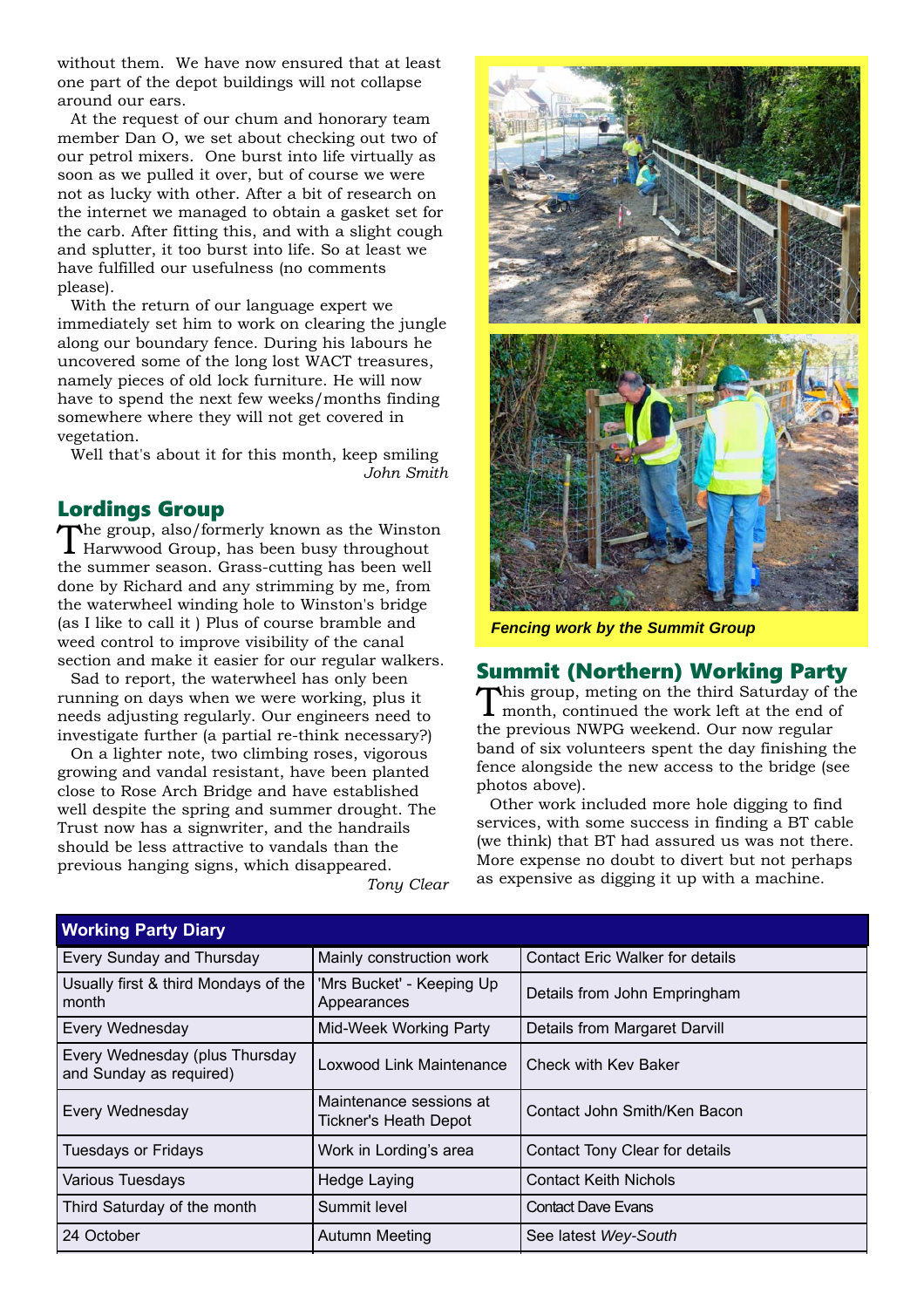It's good to welcome new volunteers to the canal who have not been regular members of either visiting groups or one of the other Trust working parties. We can take more! Next time out is Saturday 19 October.

*Bill Nicholson*

#### Mid-Week Working Party

MWWP has been very busy this last six weeks. We have been clearing the canal bed at Pallingham and we can see nearly all the way from Pallingham Bridge to Cook's Bridge.

Unfortunately there is a slight bend in the canal and we still have a couple of weeks work to complete our task for this year. We have had very good numbers for most weeks but we have had two weeks where it has rained virtually the whole day and there have been very few of us. Who blames volunteers for not turning up in that wet weather.

A few select members cleared half the canal bank at Compasses Bridge to enable wild flowers to be planted next year. MWWP spent some time cutting back reeds earlier in the year and spraying of reeds has subsequently taken place at Drungewick to prevent us having to do this job so often.

*Margaret Darvill*

#### Hedgelaying Team

On Saturday 13 June a small party of the team demonstrated laying part of a hedge at North Hall at the Loxwood Village Fete. We thus reminded the locals of the WACT presence in the area. Over another couple of days half of this hedge was completed and tidied up. The remaining half will be finished on the day of the 2016 Fete.

Greetings everybody for the beginning of the 2015/16 Hedgelaying Season. Or is it? I seem to have drawn a blank for hedgelaying alongside the canal so far this year. This is because, for the two



*Hedgelaying group 'Spot the Hedge' boat trip*

sections I was considering, permissions have not yet been forthcoming. So all I have come up with is the following:

- 1 There may be some tree planting to do between November and March but there are no definite plans yet.
- 2 There is a probable start to a tree nursery in the area where we will need to move natural regeneration in unwanted areas, to the nursery.
- 3 Lay a hedge for one of the team, which is off line, plus associated coppicing for materials.
- 4 Coppicing to regenerate a small coppice. *And that is it...*

To celebrate? the 13th anniversary of the formation of the Hedgelaying Group a 'Spot the Hedge Cruise' was organised for 15 September. This was open to all past and present HLG members. The light morning rain stopped and a small contingent of layers and their partners set off with the boat crew for Southland on a sunny, mild afternoon. A 'small repast' was taken at Southland, which was enjoyed by all on board (thanks Penny). We then managed to get as far as Baldwins before having to turn back. A very pleasant four hours indeed.

*Keith Nichols*

| <b>Name</b>                        | <b>Group/Project</b>         | Tel                                     | e-mail                            |
|------------------------------------|------------------------------|-----------------------------------------|-----------------------------------|
| Julian Cheek                       | Maintenance coordination     | 01483 505566                            | julian cheek@weyandarun.co.uk     |
| David Daniels /<br>Northern Office | Visiting working parties     | 01483 505566 Mon-<br>Thurs 8.30-12.30pm | support@weyandarun.co.uk          |
| Dave Evans                         | Health & Safety Officer      |                                         | compasses@weyandarun.co.uk        |
| Eric Walker                        | Loxwood Projects             | 07717855340                             | tsg@weyandarun.co.uk              |
| Margaret Darvill                   | <b>MidWeek Working Party</b> | 01483 894606                            | margaret_darvill@weyandarun.co.uk |
| John Empringham                    | Monday Group                 | 01483 562657                            | mondaygroup@weyandarun.co.uk      |
| <b>Kev Baker</b>                   | Loxwood Link                 | 02380 861074                            | loxwoodlink@weyandarun.co.uk      |
| John Smith                         | <b>Tickner's Depot</b>       | 01903 235790                            | depot@weyandarun.co.uk            |
| <b>Tony Clear</b>                  | Winston Group (Lordings)     | 01903 774 301                           | winstonsgroup@weyandarun.co.uk    |
| Keith Nichols                      | Hedge laying                 | 01403 753882                            | hedging@weyandarun.co.uk          |
| <b>Bill Nicholson</b>              | Northern working parties     | 01844 343 369                           | bill@nwpg.org.uk                  |
| Dave Evans                         | Summit working party         |                                         | compasses@weyandarun.co.uk        |
| <b>Bill Thomson</b>                | <b>Working Party News</b>    | 01903 744767                            | bill thomson@weyandarun.co.uk     |